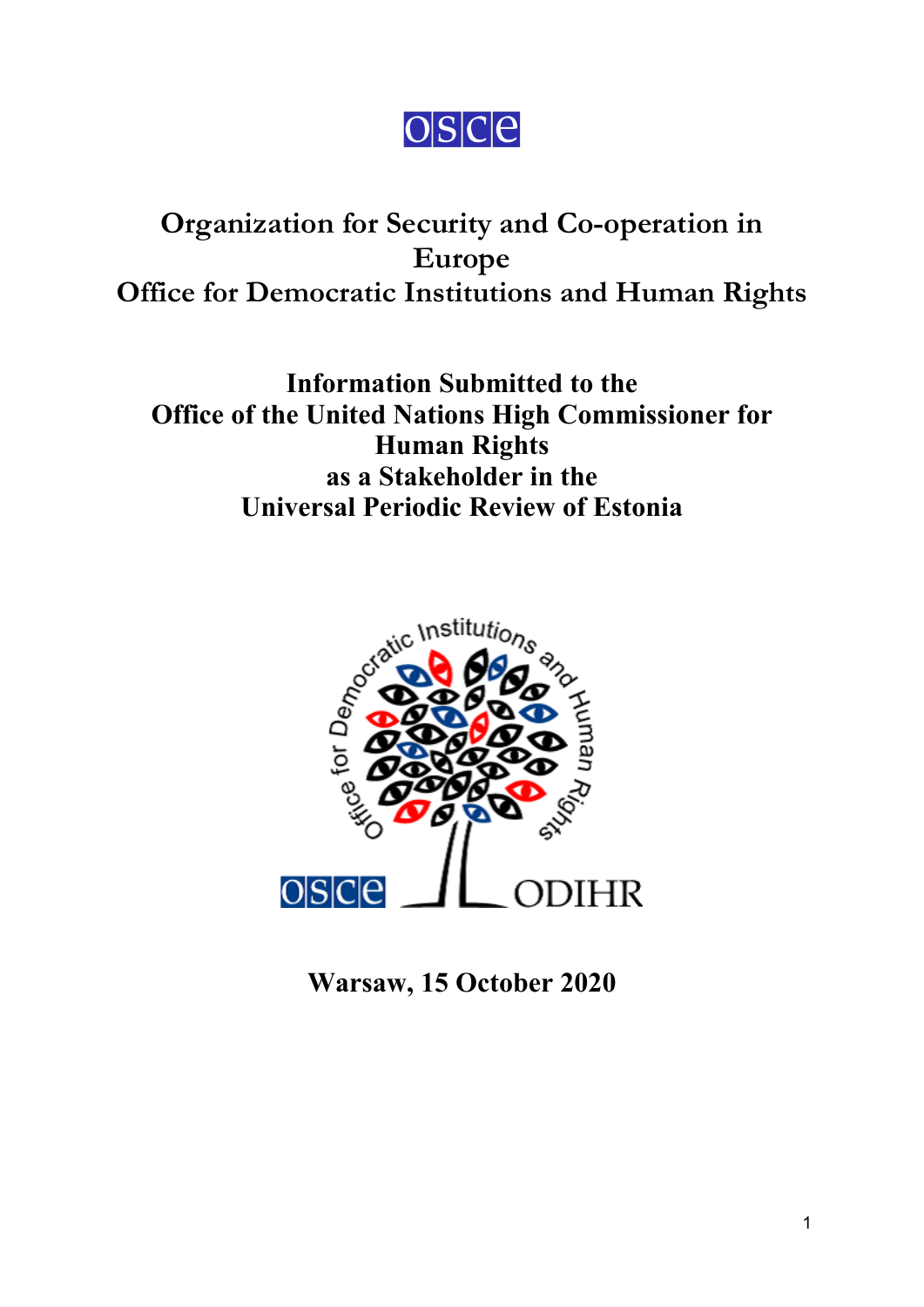## **OSCE/ODIHR Submission of Information about an OSCE Participating State or Partner for Co-operation under Consideration in the Universal Periodic Review Process**

## **Participating State:** Estonia

**UPR Working Group Session and Date of Review:** 38th Session, 3-21 May October-2021

## **Background**

1. Estonia has been <sup>a</sup> participating State in Organization for Security and Co-operation in Europe (OSCE) since 1991 and has thus undertaken and recently reaffirmed <sup>a</sup> wide range of political commitments in the "human dimension" of security as outlined in relevant OSCE Documents. 1

2. The OSCE Office for Democratic Institutions and Human Rights (ODIHR) has been mandated by OSCE participating States, including Estonia, to assist them in implementing their human dimension commitments. ODIHR assistance includes election observation and assessment activities as well as monitoring and providing assessments, advice and recommendations relating to implementation of commitments in the fields of human rights, democracy, tolerance and non-discrimination, and the situation of Roma and Sinti in the OSCE-Area.

3. The presen<sup>t</sup> submission provides publicly available country-specific information that may assist participants in the Universal Periodic Review process in assessing the situation in Estonia and its implementation of pas<sup>t</sup> recommendations, as well as to formulate new recommendations that may be relevant to enhancing the enjoyment of human rights and fundamental freedoms in Estonia.

#### **Election-related activities**

*ODIHR has observed six elections in the country, most recently the 3 March 2019 parliamentary elections*. *ODIHR deployed an Election Expert Team (EET) for these elections*

## *Parliamentary elections, 3 March 2019*

4. Following an invitation from the Permanent Mission of Estonia to the OSCE and based on the findings and conclusions of <sup>a</sup> Needs Assessment Mission, the OSCE Office for Democratic Institutions and Human Rights (ODIHR) deployed an Election Expert Team (EET) for the 3 March parliamentary elections. The ODIHR EET focused its assessment on the work of the election administration, the implementation of Internet voting, and the participation of national minorities in the electoral process.

5. According to the ODIHR EET Final Report on the 3 March 2019 parliamentary elections "Voters were offered <sup>a</sup> wide choice of political platforms and contestants and the campaign took place in an environment characterized by high citizen trust in public institutions. The legal framework has undergone some revision since the last elections; however, <sup>a</sup> number of pas<sup>t</sup> ODIHR recommendations on various issues remain to be addressed."The full ODIHR EET Final Report on the 3 March 2019 parliamentary elections is available at: <https://www.osce.org/files/f/documents/8/e/424229.pdf>

6. ODIHR, within its mandate, offered 10 recommendations: 2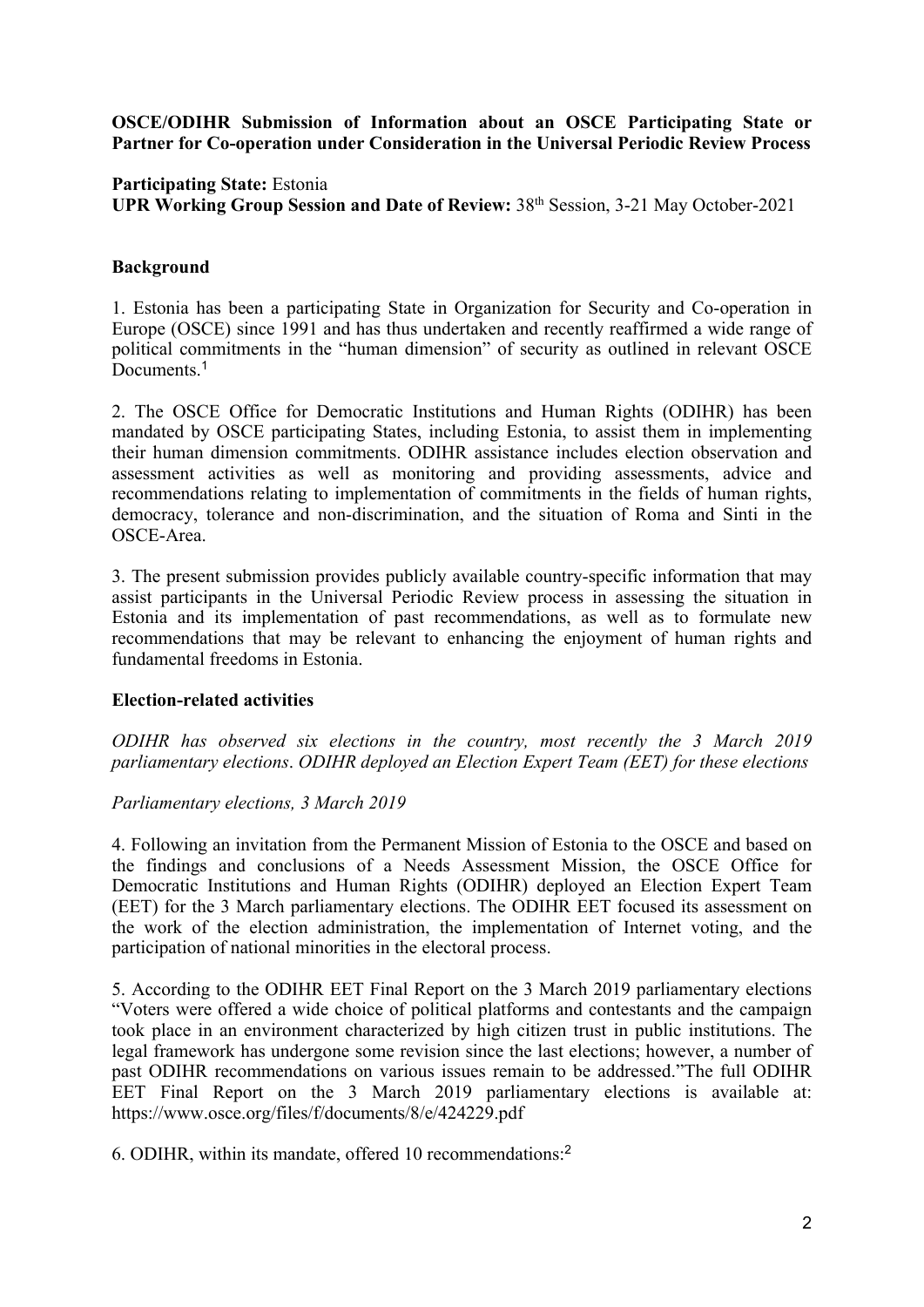- a. Provisions on nominating Voting District Committees (VDC) members should be reviewed to remove any uncertainty as to the maximum number of VDC members and to effectively ensure political balance and equality among nominating political parties as intended by the law.
- b. Adjustments to legal redress mechanisms should be considered to ensure timely and effective remedy in all election-related cases within election timeframes.
- c. Consideration could be given to reviewing the combined requirements in the Election Act and the Local Government Organization Act related to the appointment of VDC members, and streamlining and further detailing provisions to ensure their consistency and implementability.
- d. Greater efforts could be made by municipal and election authorities to facilitate voting by persons with disabilities, including through further measures of ensuring the accessibility of polling stations, development of accessible information materials and assistive tools, and improving the accessibility of digital tools and online applications.
- e. The State Election Office (SEO) could develop strategies to mitigate the risk of attacks, conduct third-party risk assessments, and publish any findings and audit reports well ahead of the next elections.
- f. The SEO could integrate quality assurance activities into the maintenance schedule of the voting solution and publish the security rationale and all quality assurance results, including design review, security analysis, and penetration testing results.
- g. The SEO could strengthen its auditing process by developing <sup>a</sup> complete strategy and requiring auditors to implement critical auditing tools independently and from scratch.
- h. The SEO could review the potential effects of cyber-attack allegations against the Internet voting infrastructure, and develop <sup>a</sup> risk mitigation strategy.
- i. The technological specifications accompanying the legal framework could define acceptable voting systems in more general terms, but include additional requirements related to cryptographic strength, quality assurance, software development and deployment, as well as accountability and verifiability.
- j. Authorities should enhance their efforts of promoting the participation of persons belonging to national minorities in public and political life, as well as take steps to further increase the naturalization rate among persons with "undetermined citizenship", with <sup>a</sup> view to granting them full suffrage rights.

#### **Tolerance and non-discrimination issues**

7. ODIHR'<sup>s</sup> 2020 repor<sup>t</sup> "OSCE Human Dimension [Commitments](https://www.osce.org/odihr/human-rights-states-of-emergency-covid19) and State Responses to the [COVID-19](https://www.osce.org/odihr/human-rights-states-of-emergency-covid19) Pandemic" found that, as the coronavirus is widely considered to have spread